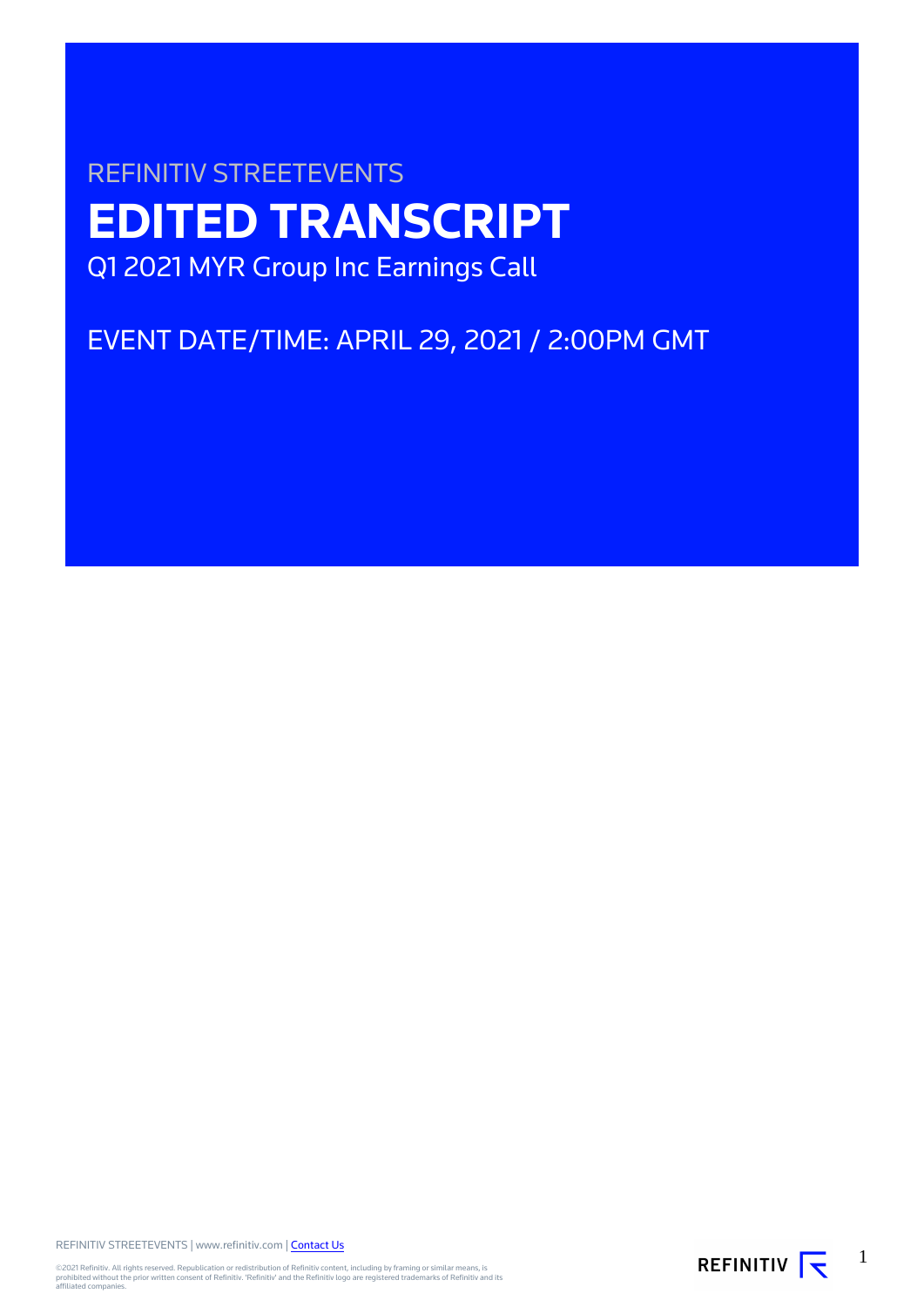# **CORPORATE PARTICIPANTS**

**Betty R. Johnson** MYR Group Inc. - Senior VP & CFO **Jeffrey J. Waneka** MYR Group Inc. - Senior VP and COO of Commercial & Industrial **Richard S. Swartz** MYR Group Inc. - President, CEO & Director **Tod M. Cooper** MYR Group Inc. - Senior VP & COO of Transmission and Distribution

# **CONFERENCE CALL PARTICIPANTS**

**Andrew John Wittmann** Robert W. Baird & Co. Incorporated, Research Division - Senior Research Analyst **Brian J. Russo** Sidoti & Company, LLC - Research Analyst **Noelle Christine Dilts** Stifel, Nicolaus & Company, Incorporated, Research Division - VP & Analyst **Sean D. Eastman** KeyBanc Capital Markets Inc., Research Division - Senior Equity Research Analyst **David E. Gutierrez** Dresner Corporate Services, Inc. - Head of PR Practice and SVP

# **PRESENTATION**

# **Operator**

Good day, and thank you for standing by. Welcome to the MYR Group First Quarter 2021 Earnings Results Conference Call. (Operator Instructions) Please be advised that today's conference is being recorded. (Operator Instructions) I would now like to hand the conference over to your speaker today, David Gutierrez of Dresner Corporate Services. Please go ahead, David.

# **David E. Gutierrez Dresner Corporate Services, Inc. - Head of PR Practice and SVP**

Thank you, Elizabeth, and good morning, everyone. I'd like to welcome you to the MYR Group conference call to discuss the company's first quarter results for 2021, which were reported yesterday. Joining us on today's call are Rick Schwartz, President and Chief Executive Officer; Betty Johnson, Senior Vice President and Chief Financial Officer; Tod Cooper, Senior Vice President and Chief Operating Officer of MYR Group's Transmission & Distribution segment; and Jeff Waneka, Senior Vice President and Chief Operating Officer of MYR Group's Commercial and Industrial segment.

If you did not receive yesterday's press release, please contact Dresner Corporate services at (312) 726-3600, and we will send you a copy or go to the MYR Group website, where a copy is available under the Investor Relations tab. Also, a replay of today's call will be available until Thursday, May 6, at 11 a.m. Mountain Time by dialing (855) 859-2056 or (404) 537-3406 and entering conference ID 3066739.

Before we begin, I want to remind you that this discussion may contain forward-looking statements. Any such statements are based upon information available to MYR Group's management as of this date, and MYR Group assumes no obligation to update any such forward-looking statements. These forward-looking statements involve risks and uncertainties that could cause actual results to differ materially from forward-looking statements. Accordingly, these statements are no guarantee of future performance.

These risks and uncertainties are discussed in the company's annual report on Form 10-K for the year ended December 31, 2020, and in yesterday's press release. Certain non-GAAP financial information will be discussed on the call today. A reconciliation of these non-GAAP measures to the most comparable GAAP measures is set forth in yesterday's press release.

With that said, let me turn the call over to Rick Schwartz.

#### **Richard S. Swartz MYR Group Inc. - President, CEO & Director**

Thanks, David. Good morning, everyone. Welcome to our first quarter 2021 conference call to discuss financial and operational results. I will begin by providing a brief summary of the first quarter results and then turn the call over to Betty Johnson, our Chief Financial Officer, for a more detailed financial review. Following Betty's overview, Tod Cooper and Jeff Waneka, Chief Operating Officers for our T&D and C&I segments, will provide a summary of our segment's performance and discuss some of MYR Group's opportunities going forward. I will conclude today's call with some closing remarks, and open the call up for your questions.

We entered 2021 with positive momentum fueled by record-setting financial performance in 2020 and a substantial backlog. Our first quarter results included record high net income of \$19.9 million, double the first quarter of 2020, along with increases in revenues, gross profit, EBITDA and free cash flow as compared to the same period of 2020. Our backlog at the end of the first quarter was \$1.64 billion,

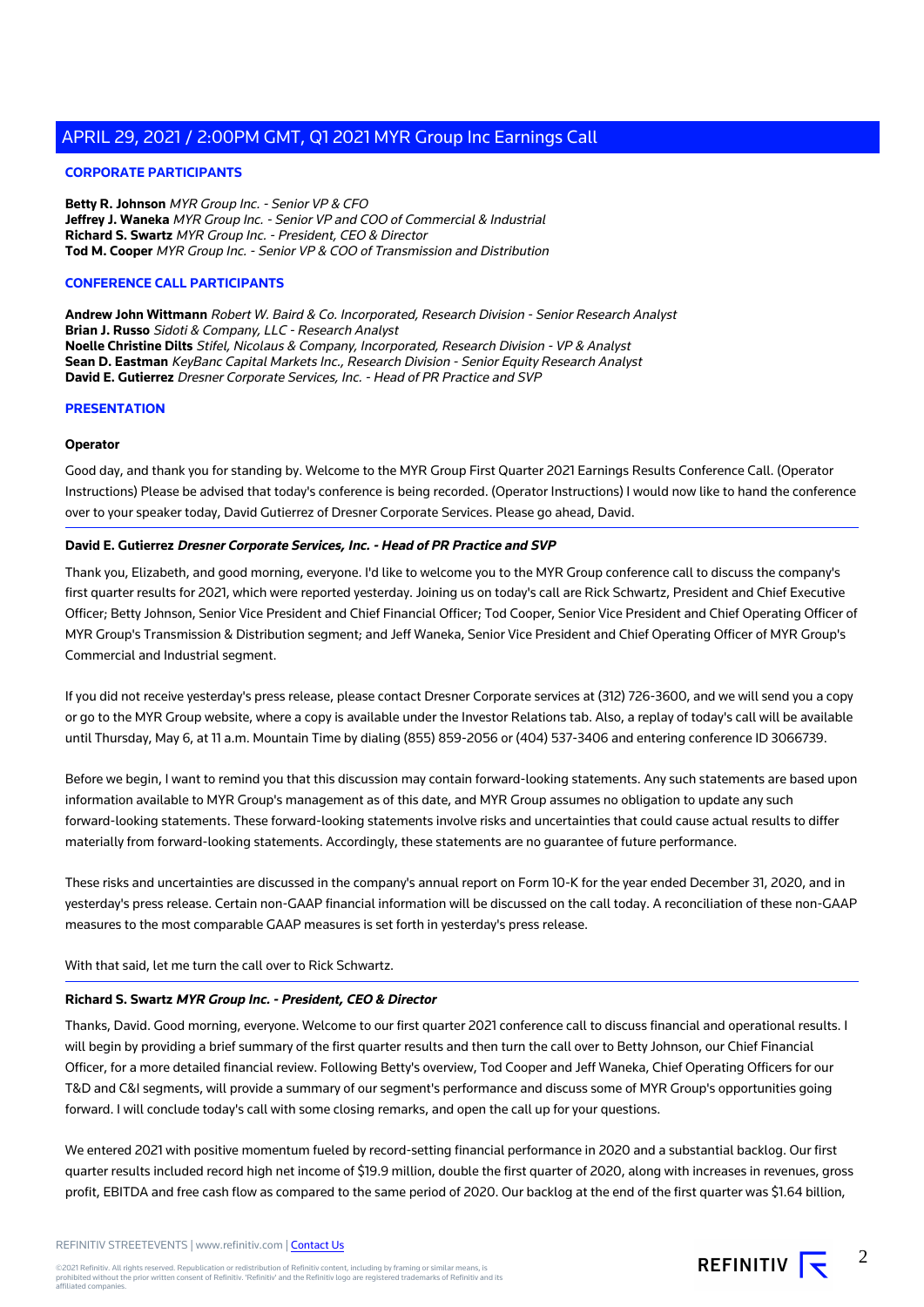reflecting the ongoing stability in the markets we serve as well as our competitive strength.

We successfully navigated the challenges presented by the COVID-19 pandemic in 2020. Our focus remains on anticipating and adapting to client needs as they continue to respond to the evolving conditions related to COVID-19 impacts. Our T&D and C&I segments are currently experiencing active bidding and project activity. Major trends in the energy market point to continued investment in clean energy, improving grid resiliency and favorable energy policies. The business strategies of our clients reflect these trends, which present growth opportunities for MYR Group.

We continue to position ourselves for opportunities to partner with customers to successfully execute their investment strategies going forward. Our C&I market continues -- our C&I market segments have shown resiliency through the pandemic, and I'm excited about the future opportunities. Our pipeline includes projects from a diverse range of customers and work types. Our focus on technical and complex facilities position us well to capitalize on the increased opportunities within the market.

Our T&D and C&I segments continue to build high-performing teams and diverse capabilities to support growth opportunities in the market. In alignment with our values, MYR Group companies are committed to continuous improvement in innovation. We openly share best practices with customers to strengthen our partnerships and work to enhance the value we bring to their business. Our commitment to excellence and safety, project delivery and the development of our team members contributes to the recognition of MYR Group as a leading company within the industry. We are proud of our first quarter performance and are excited to continue to implement our strategies for generating growth and delivering stockholder value.

Now Betty will provide details on our first quarter 2021 financial results.

# **Betty R. Johnson MYR Group Inc. - Senior VP & CFO**

Thank you, Rick, and good morning, everyone. On today's call, I will be reviewing our quarter-over-quarter results for the first quarter of 2021 as compared to the first quarter of 2020. Our first quarter 2021 revenues were \$592.5 million. This represents an increase of \$74 million or 14.3% compared to the same period last year. Our first quarter T&D revenues were \$314.9 million, an increase of 21.5% compared to the same period last year. The breakdown of T&D revenues was \$211.2 million for transmission and \$103.7 million for distribution. The T&D segment revenues increased primarily due to an increase in revenue on large-sized projects. Approximately 50% of our first quarter T&D revenues related to work performed under master services agreements.

C&I revenues were \$277.6 million, with an increase of 7.1% compared to the same period last year. The C&I segment revenues increased due to an increase in revenue on medium-sized projects. Additionally, revenues during the first quarter of 2020 were negatively impacted by a slight slowdown of C&I work in certain geographic areas related to the COVID-19 pandemic.

Our gross margin was 13% for the first quarter of 2021 compared to 11.9% for the same period last year. The increase in gross margin was primarily due to better-than-anticipated productivity on certain projects and a favorable job closeout. These improvements were partially offset by inclement weather experienced on a project, unfavorable pending change order adjustments on certain projects and labor inefficiencies on certain projects.

SG&A expenses were \$49.6 million, an increase of \$4.6 million compared to the same period last year. The increase was primarily due to an increase in employee incentive compensation costs and an increase in contingent compensation expense related to a prior acquisition.

First quarter 2021 net income was \$19.9 million or \$1.17 per diluted share, both of which were record highs for MYR compared to \$9.9 million or \$0.59 per diluted share for the same period last year. Total backlog as of March 31, 2021, was \$1.64 billion, and was 6.7% higher than a year ago. Total backlog as of March 31, 2021 consisted of \$694.5 million for our T&D segment, and \$948.8 million for our C&I segment.

Turning to the March 31, 2021 balance sheet, we had approximately \$217.5 million of working capital, [\$29.7 million] of funded debt and \$362.7 million in borrowing availability under our credit facility. We have continued to focus on strengthening our balance sheet and improving our free cash flow. Free cash flow came in strong for the period at \$52.4 million and was a record high \$157.1 million for the

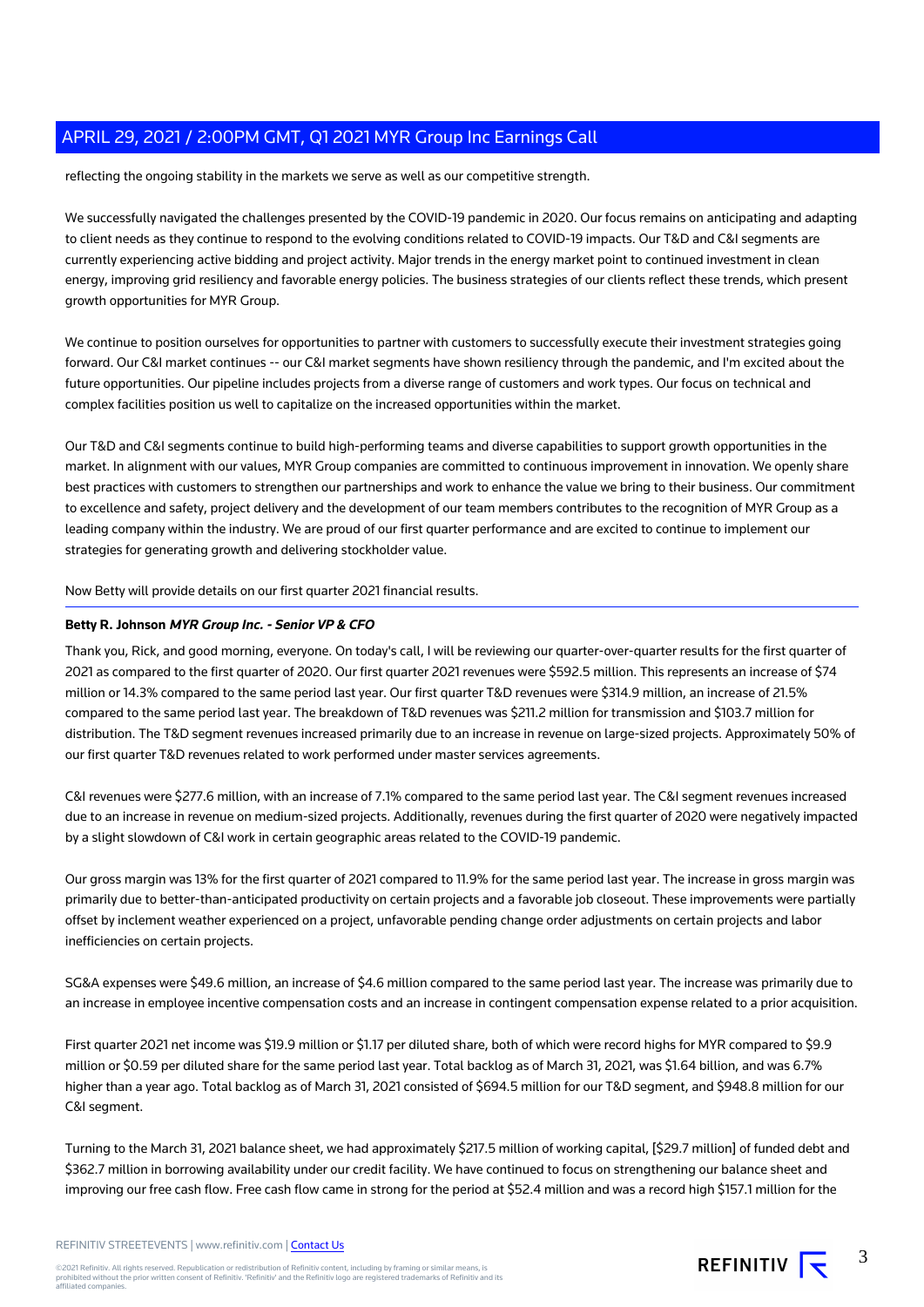trailing 12 months providing a net cash position of \$43.6 million as of March 31, 2021.

Our funded debt-to-EBITDA ratio has continued to stay strong at 0.2x leverage as of March 31, 2021. We believe that our credit facility, strong balance sheet and future cash flows from operations will enable us to meet our working capital needs, equipment investments, overall growth initiatives and bonding requirements.

In summary, we had improvements this quarter in revenue, gross profit, net income, earnings per share, EBITDA, free cash flow, funded debt-to-EBITDA leverage and backlog compared to the prior year. Additionally, in the first quarter of 2021, we set a new record high for gross profit, net income, earnings per share and EBITDA.

I will now turn the call over to Tod Cooper, who will provide an overview of our Transmission and Distribution segment.

# **Tod M. Cooper MYR Group Inc. - Senior VP & COO of Transmission and Distribution**

Thanks, Betty, and good morning, everyone. Our T&D segment performed well in the first quarter of 2021. Our current project portfolio remains a mix of smaller to midsized projects, alliance agreements and some larger scale projects. Our bidding activity and success rate resulted in a nice backlog with continued growth in EPC, master service agreements and renewable energy opportunities, which remain a focus area for growth at MYR Group.

As I discussed on our last call, MYR Group recently surveyed executive leaders for more than 20 of our top T&D customers in our annual strategic Insight survey. Nearly all of the leaders acknowledged that significant investments in transmission and distribution infrastructure are necessary to support a transition to reduced emissions and/or carbon-free generation. However, the delays and complexities associated with regulatory compliance remains an ongoing concern for executives focused on leading the energy transformation.

President Biden's recently announced American Jobs plan calls for the creation of a new grid deployment authority within the Department of Energy. The new entity would be focused on better leveraging existing rights of way and supporting creative financing tools to spur additional high priority, high-voltage transmission lines. The current political climate indicates supportive investments and implementation of new and upgraded electrical infrastructure to complement environmental and economic goals.

Our T&D companies continue to strengthen and expand their market presence, and we are steadily growing our position in the solar energy storage market. In the first quarter, we received verbal commitments on 3 groupings of EPC solar projects totaling just under 200 megawatts. Each of these projects represent new customers to MYR Group, and we are targeting additional projects that if selected would create work for our solar team through the early part of 2022. These projects are also expected to provide growth opportunities for other subsidiary companies.

We also continue to pursue a number of large projects and programs in the market with established utilities on both an EPC as well as construct-only basis. We see the demand for larger, more sophisticated contractors in the T&D space increasing and the barriers for entry should allow us to continue improving on our market share.

The Western region of our business remains very active. Sturgeon Electric Company continues to provide ongoing services for Xcel Energy under a multiyear alliance agreement. The Arizona market is providing steady, ongoing work and growth opportunities through strong relationships with 3 major utilities, and our Portland office is actively engaged in projects with Portland General Electric, PacifiCorp and Burns & McDonnell. The Eastern region of our business has experienced solid bidding and project activity.

Harlan Electric recently executed a 5-year extension with DTE Energy and was awarded 3 transmission projects for Eversource. Harland also partnered with MYR Energy Services to be selected as the EPC contractor for AEP's (inaudible) project in Ohio. In the Midwest, L.E. Myers is actively engaged in work with MidAmerican Energy, Ameren, IPL and NIPSCO, to name a few. In Texas, we have multiple crews of the L.E. Myers company and Great Southwestern Construction supporting CenterPoint Energy and [Encore] respectively.

In summary, we continue maintaining our focus on safety and operational excellence as we adapt our strategies to remain equipped to

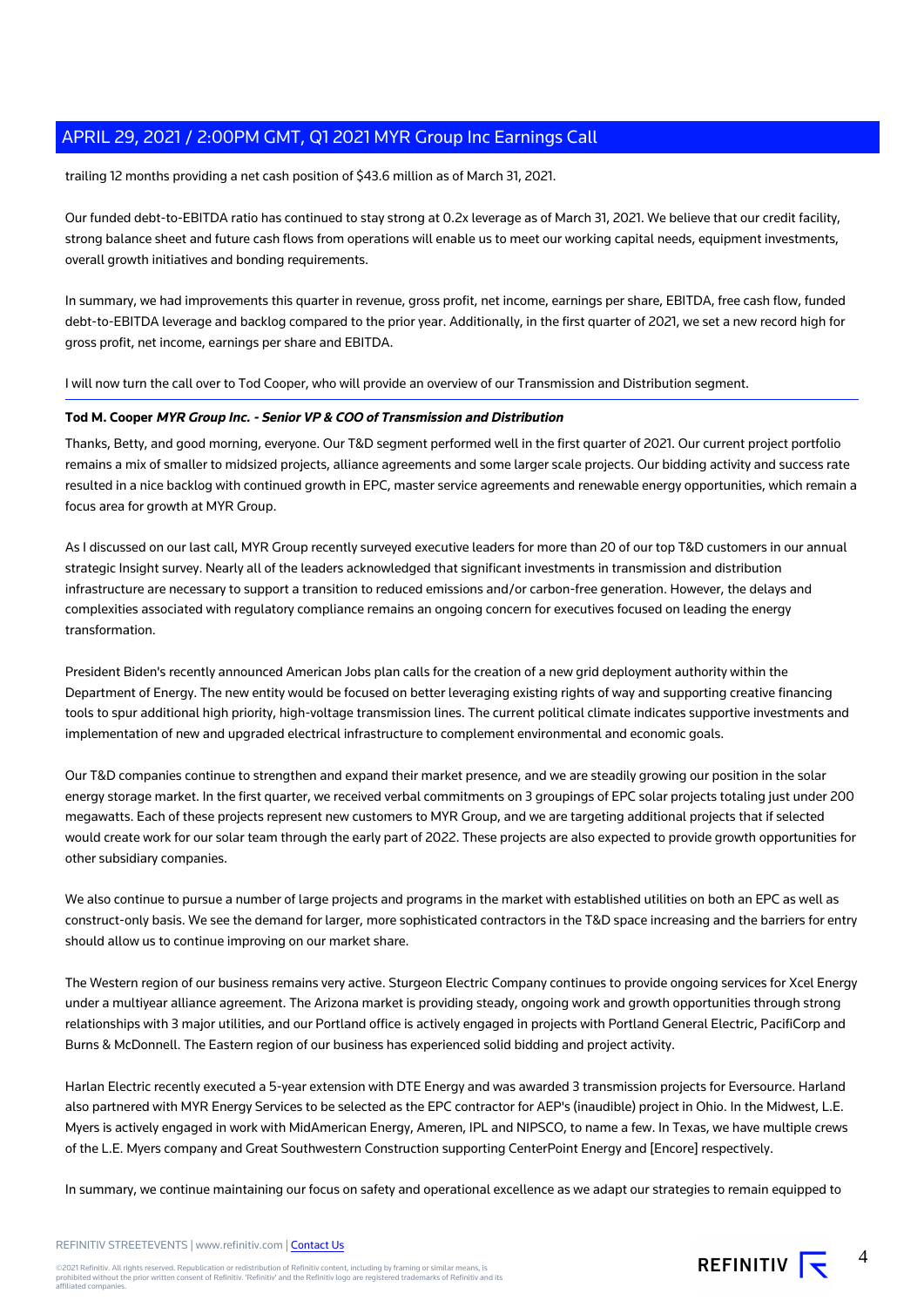support our customers in the dynamic and rapidly changing energy market.

I'll now turn the call over to Jeff Waneka, who will provide an overview of our Commercial and Industrial segment.

# **Jeffrey J. Waneka MYR Group Inc. - Senior VP and COO of Commercial & Industrial**

Thanks, Tod. Good morning, everyone. Our C&I market segments have shown resiliency throughout the pandemic, and our results through the first quarter demonstrate that our strategy is sound and our ability to adapt rapidly is proving successful. We are also pleased that several projects whose start dates were pushed at the onset of the pandemic, have announced that they will begin construction this year.

Although the delayed starts disrupted our planned workflow in 2020, they also allowed for some unexpected benefits such as greater coordination time, creative alternatives to improve cost efficiency and a more connected relationship between all the team members. Budgeting and bidding activities experienced a notable increase in quantity throughout the quarter, and we are pleased with the quality of the projects in our pipeline. Leading the way in the first quarter have been numerous projects in e-commerce, data security and data storage. These include several expansions, upgrades and sizable greenfield builds.

In addition to these already anticipated projects, there were a number of new opportunities in a surprisingly wide breadth of building types, which include medical research, manufacturing, higher education, health care, rooftop solar, power generation, water treatment and various forms of warehousing. Activity levels differ across our regions with some regions returning to pre-COVID levels while others are still facing significant headwinds.

The American Institute of Architects reported increases in the architectural billing index in January, February and March. This returned the index to positive territory for the first time since the pandemic began. The positive trend reflects increased C&I investments and should lead to continued improving bidding opportunities for our business. The Dodge Momentum Index increased 7.1% in February and another 1.7% in March. This quarter's increase marked the highest level in the momentum index since the pandemic began. Dodge expects total construction activity gains of \$771 billion in 2021. While certainly positive news, the question of sustainable gains still remains.

Consensus amongst economists and industry experts is that the construction industry will rebound in a K-shaped recovery with some sectors growing positive while others continue to contract. We are pleased that the strategic decisions to focus our future on e-commerce, renewable related projects, transportation, health care and industrial water projects are proving beneficial as these industries are all showing positive forecasts for the coming years. The industry is experiencing a notable increase in competition in some market segments where the projects are commoditized and relationships have less importance.

But our chosen markets have remained primarily relationship-driven and expertise-focused. As everyone in the industry works their way through the post pandemic cycle, we believe our clients will continue relying on trusted contractors who will help them navigate through the numerous industry challenges present in today's economy.

And to wrap up, I will address the pending infrastructure legislation titled the American Jobs Act. While it is too early to understand the full impact of the proposed legislation, there is good reason to believe that MYR Group is well positioned to benefit from its approval since the current plan directly relates to the work we perform. In general, we are pleased with the improving activity on inquiries for projects in planning and enthused by the bidding activity on fully funded projects.

Thanks, everyone, for your time today. I'll now turn the call over to Rick, who will provide us with some closing comments.

# **Richard S. Swartz MYR Group Inc. - President, CEO & Director**

Thank you for those updates, Betty, Tod and Jeff. Our first quarter 2021 performance reflects our ability to build strong customer relationships, identify and pursue new markets and attract and develop talented team members who deliver excellence in all they do. MYR Group is strongly positioned as an industry leader who is viewed as a valued and essential partner by our customers.

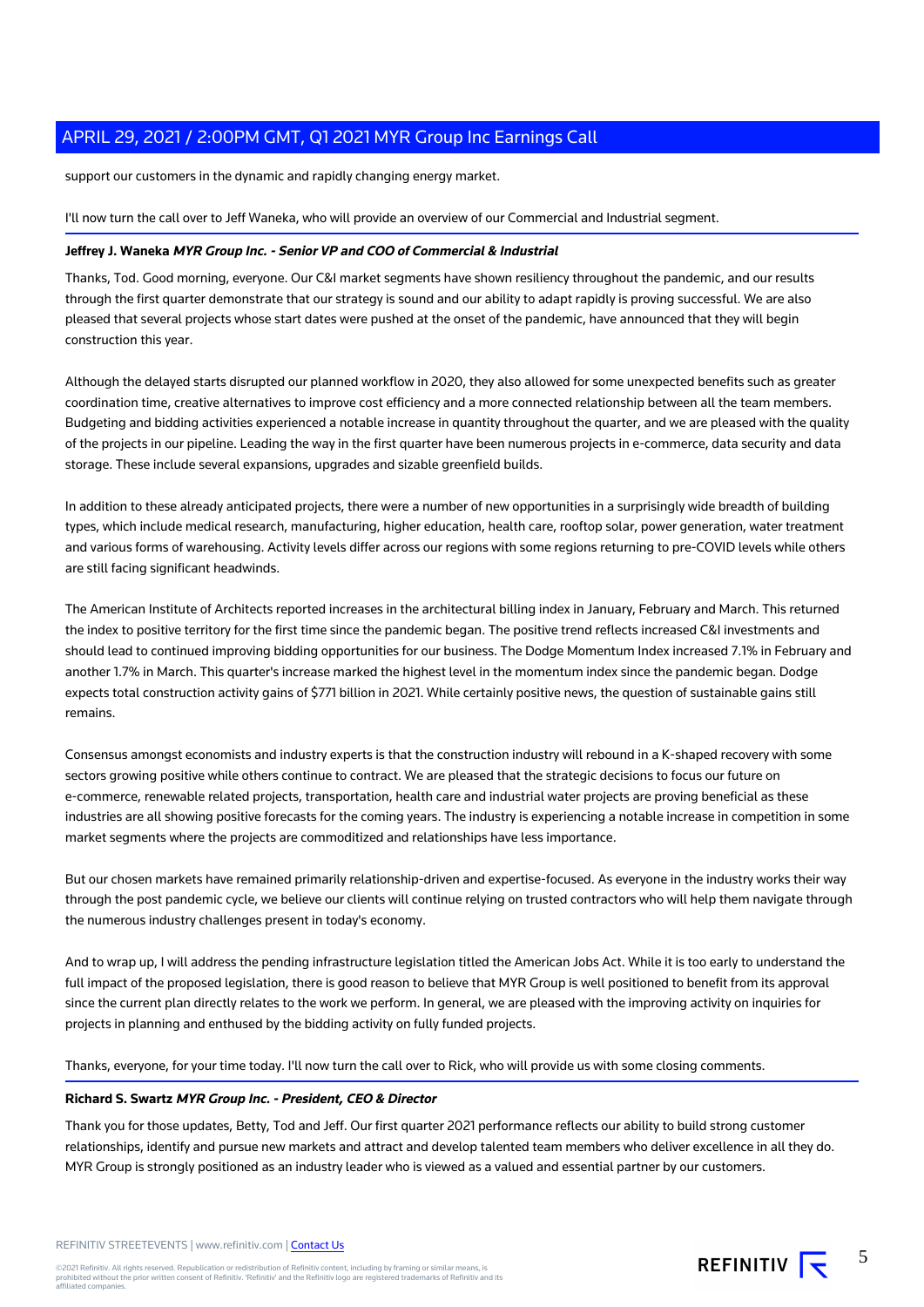2021 represents a great opportunity for MYR Group to build upon our success. While implementing effective strategies to increase the value we deliver to customers, team members and stockholders. I thank each of you for your ongoing commitment and support to the success of this organization. I look forward to working with you to advance our vision and realize our business goals.

Operator, we are now ready to open the call up for comments and questions.

# **QUESTIONS AND ANSWERS**

# **Operator**

(Operator Instructions) Your first question is from the line of Sean Eastman with KeyBanc Capital Markets.

# **Sean D. Eastman KeyBanc Capital Markets Inc., Research Division - Senior Equity Research Analyst**

Compliments. First, I'd just like to try and get a sense for whether T&D segment margins can sustain above that sort of historical targeted 6% to 9% range. Would you be able to quantify the closeout benefit in the first quarter? And maybe speak to how much the large project contributions helping margins and what the phasing of those large projects in backlog looks like over the next couple of quarters and how that dynamic could impact T&D margins?

# **Richard S. Swartz MYR Group Inc. - President, CEO & Director**

Okay, I'll start, and then I'll let Tod add. I think when you look at our margins, and we identified the puts and the takes on our T&D margins, so both the good and the bad. I think those really offset each other. So I would say that the percentage we're running at operating margin on the T&D is on the upper end, and we like where it's at. And really those 2 puts and takes offset each other. So we see that continuing, or at least we hope to see it continuing going forward. The large projects did have a good contribution in the quarter, and they'll continue for a while because, as we said, it was delayed by a couple of quarters of getting started. So we're off and going now, but that front-end is a little heavier than maybe the last end of the projects go. So when you look at that, it'll -- it will continue for the next quarter to -- next couple of quarters to add a little bit then stabilize from there.

Tod, do you want to talk about the overall market a little bit?

#### **Tod M. Cooper MYR Group Inc. - Senior VP & COO of Transmission and Distribution**

Yes, I mean, what we're seeing right now is we're really awaiting some -- there's some lumpiness out there on some awards, and we're trying to get some things over the finish line. But as Rick had mentioned, the large project activities, specifically on a couple of our larger projects has picked up and will continue to do so for the next couple of quarters. And in the meantime, we're going to be pursuing additional large project opportunities that look like they're well on their way to being fully permitted and out for bid here sometime soon. So we're pretty excited about where it's at.

#### **Sean D. Eastman KeyBanc Capital Markets Inc., Research Division - Senior Equity Research Analyst**

And then I guess similarly on the C&I side, it was really nice to see those margins inflect up, I mean, 5.1% in the first quarter. Is there anything onetime-y in there? Is -- are we looking at sort of a sustained improvement in C&I versus what we've been seeing over the past couple of years as well?

#### **Richard S. Swartz MYR Group Inc. - President, CEO & Director**

Well, we've seen -- we've always said we want to operate in that 4% to 6%. We're in that 5% range right now. And I would say that's for us, it's a good improvement from where we were. We got a few of the change order items behind us. We still have a few more to go on that side to get through, but we see it as a good market for us. I think for us, really we talked about before, kind of these Part A, Part B projects where you get a portion of the project to do constructability and planning and stuff, and then the major portion of the project comes out and they'll award that contract a little later.

We have a lot of those Part A and that timing of getting the Part B going is probably the unknown side. And I don't think it's -- we haven't seen anything canceled, and we don't see anything that's going to be canceled right now, but what we haven't seen or what we may see is those pushed out by a month or 2 or a quarter or so in order to happen. So we continue to watch that. But I think, as Jeff said in his

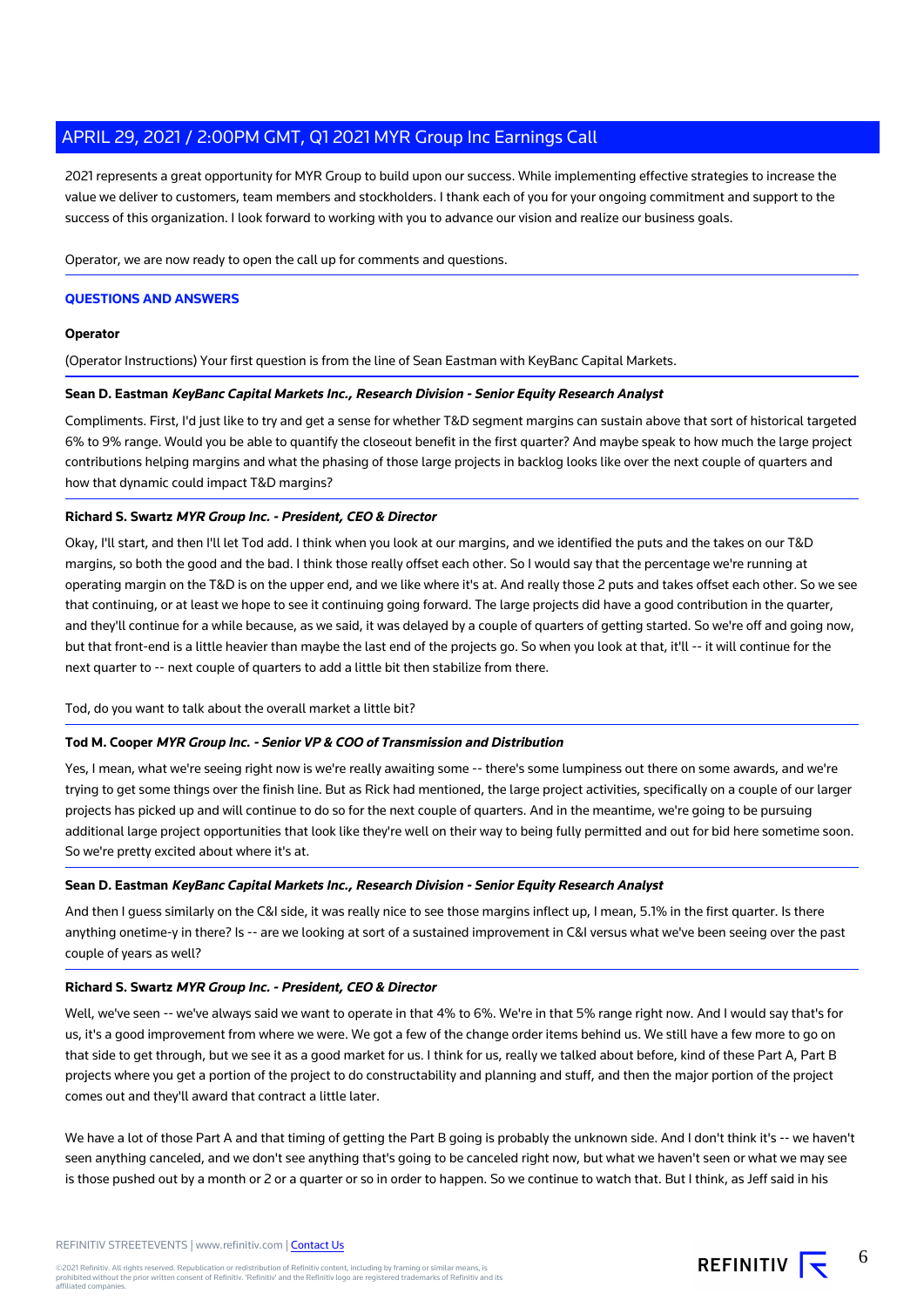script, he's happy about the activity we see in the market from the bidding standpoint and the markets we're in. And Jeff, you can talk a little bit just about anything you see that I didn't cover.

# **Jeffrey J. Waneka MYR Group Inc. - Senior VP and COO of Commercial & Industrial**

Well, it's certainly good to be returning back to that range that we're customary to and to work through some of the challenges that were a bit of drag on the business for a while. But we are back into the range that we believe we can continue to operate in and the projects that we have under contract now look healthy and the pipeline equally. So we intend to stay there.

# **Sean D. Eastman KeyBanc Capital Markets Inc., Research Division - Senior Equity Research Analyst**

Excellent, excellent. And then it's also noteworthy. It looks like you guys flip to net cash this quarter. So I assume you guys are kind of primed up to do an acquisition here at some point. I'm just curious whether you'd like to add more T&D at this point or more C&I maybe something different. And I guess, maybe particularly on the T&D side, do you think you'd be able to acquire more T&D revenues at a multiple below where you guys are trading today, and I'd be curious to get a sense on that.

# **Richard S. Swartz MYR Group Inc. - President, CEO & Director**

Yes, I'll let Betty cover the free cash flow in a minute. As far as our cash position and looking at acquisitions, we took a holiday last year, as we said, to make sure we focused on our bottom line, the integration of the businesses and making sure our balance sheet was back in shape. And we accomplished all those items. Not that we're happy with where we're at. We're always trying to take it to the next level and be a little better. But with the acquisition front, we continue to see what's out there. We continue to explore. There's companies we'd like to have. But can you get them at the right price?

Can you get a good company at the right price? That's the unknown side. So the good news is we don't have to do anything. I'd like both segments, and I've said that for years that we're in, both the T&D and the C&I. So I would like to add to both. It's really what opportunities are out there and how good a companies can we find. We're not looking to buy a broken company. We're looking to find a good company that's additive to what we do. So we'll continue to look, and hopefully can find something in the next year or so.

#### Betty, anything on free cash flow you want to highlight?

# **Betty R. Johnson MYR Group Inc. - Senior VP & CFO**

Yes, just thanks for recognizing, Sean, the strong free cash flow and net cash position, just as we've said before, we -- it's often a matter of timing, as you can see in our free cash flow statement, the capital expenditures are probably on the lower end this quarter. So we anticipate still spending the capital as we normally would and just a matter of timing. So they will pick up later in the year. And then as well as just a matter of timing of the flow of cash on -- especially as you have some of the larger projects and the mix of jobs. But yes, this quarter was strong and wouldn't anticipate as strong of quarters going forward, but we've got plenty of room to use our -- for our capital deployment, no matter what.

# **Operator**

(Operator Instructions) And your next question comes from the line of Andrew Wittmann with Baird.

#### **Andrew John Wittmann Robert W. Baird & Co. Incorporated, Research Division - Senior Research Analyst**

I guess, following up a little bit on the margins in the C&I segment to start out with here. I mean, they're at a level we haven't seen in a while, obviously. And I'm just trying to get an understanding of, I guess, the sequential change in the margin improvement. You guys talked about cleaning up some change orders. I mean, there was obviously some jobs that weren't all great last year. Is the sequential step-up in the margin performance as much of a result of just like being done with low-margin jobs in the prior quarters? Or can you attribute it to other things, including -- could you please clarify the closeout that you mentioned in the press release? Was it in -- which segment was it in?

# **Richard S. Swartz MYR Group Inc. - President, CEO & Director**

It was in the T&D segment. So that close out was in the T&D segment. So far as the margins on the C&I front go, I think, overall, we did have that -- those issues of kind of that lower profit work finishing up last year and kind of those change order negotiations. We're not

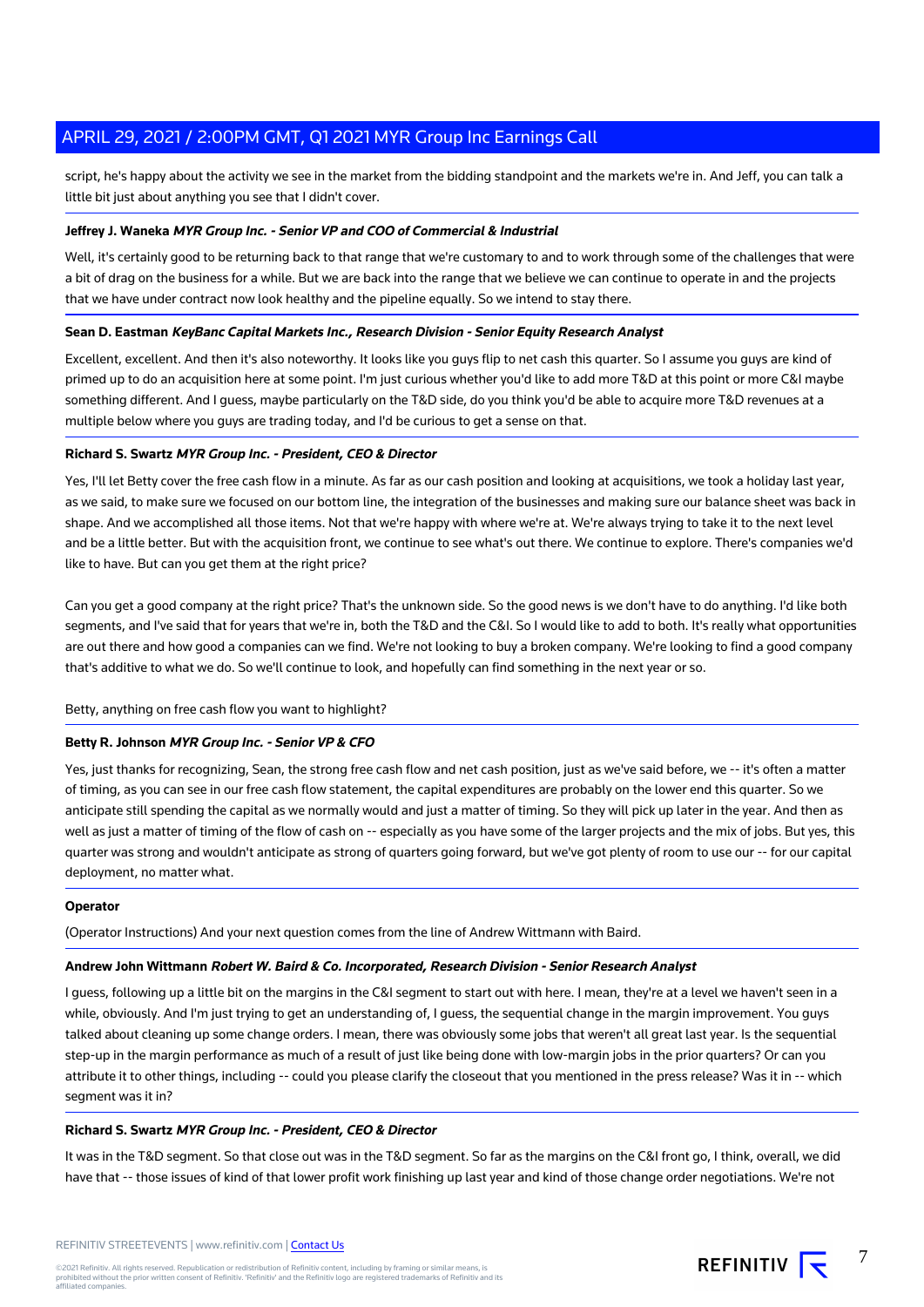completely through the lower margin work. But we're pretty well through it. So I think that added to where we're at in our performance. And then the other side we've had is we've had a couple of areas, as Jeff said in his script, rebound quicker than we thought they would with the COVID issues we had.

We had a couple of areas that are responding very well. And then we have some that are lagging behind. So some of the areas you would think that would be slower to recover are actually quicker. If I had to predict it a year ago, I would have said these areas will come back slower, but they're actually coming back quicker. So some good sites out there, and it's really what happens over the next 6 months as far as some of those projects being released about -- that I talked about earlier.

# Jeff, anything to add from what you're seeing?

# **Jeffrey J. Waneka MYR Group Inc. - Senior VP and COO of Commercial & Industrial**

Rick, you covered it pretty well. All I would add is that there are a number of things that were causing some drag in C&I. And so some of those things are behind us, as we've talked about. And as I've mentioned, it looks like we're on a pretty good clean run rate right now, and that's where we intend to stay.

# **Betty R. Johnson MYR Group Inc. - Senior VP & CFO**

I was just going to say, when you talk about the one time, the -- we talk about better-than-anticipated productivity on certain jobs. And then we had offsets. Those are all pretty close to offsetting items with -- if you take them away, being a net, very minimal impact on a net-net basis. So that 5.1 is a fairly clean percentage for them with these jobs behind us now.

# **Andrew John Wittmann Robert W. Baird & Co. Incorporated, Research Division - Senior Research Analyst**

And by the same commentary, it sounded like for the T&D segment with that first question that you answered that on a net-net basis, including the closeout? I guess maybe that's worth clarifying, including the closeout that you had still net-net, pretty reflective margin performance in the T&D segment this quarter.

#### **Betty R. Johnson MYR Group Inc. - Senior VP & CFO**

Yes, that's correct.

#### **Richard S. Swartz MYR Group Inc. - President, CEO & Director**

The only thing to make sure you take into mind is we did have extremely good weather across most of the country. So that did help our margins some. I've always got to highlight that because I would say it's above-average as far as what we've had good weather wise, not bad weather wise. So it affects our margins. And then remember, as we move into the summer season, part of the transmission work is you cannot work on certain right-of-ways during that period of time. So make sure you take that into consideration as we -- as you look into our future quarters.

#### **Andrew John Wittmann Robert W. Baird & Co. Incorporated, Research Division - Senior Research Analyst**

I guess just as it relates to the large jobs in the T&D segment then, you've been talking about them coming into the award picture actually for quite some time, I think, at least over a year. But it sounds like now it's really hitting the income statement here. I guess my question is, how many large projects are you up -- were you up on in the first quarter? And it sounds like there's still ramping contribution from those projects or maybe other projects also beginning here in the next quarter or 2.

So can you just tell us how many projects you're on right now? And then as far as the booking outlook goes, you've been talking about these large projects, obviously, particularly around solar. Has the timing pulled forward or moved out on any of those? Previously, you talked about some of these larger solar projects, maybe hitting backlog in the fourth quarter. So I was just hoping for an update on that.

# **Richard S. Swartz MYR Group Inc. - President, CEO & Director**

Sure, as far as our company goes right now, we've got what we consider 3 large projects going. So when you look at those, they've all been announced, it's the I-70 project. It's the solar project that we have in Nevada, and then it's also the LS Power project that we've talked about. Those are all at various stages. So the I-70 project has another 2 years left on it, basically to finish up.

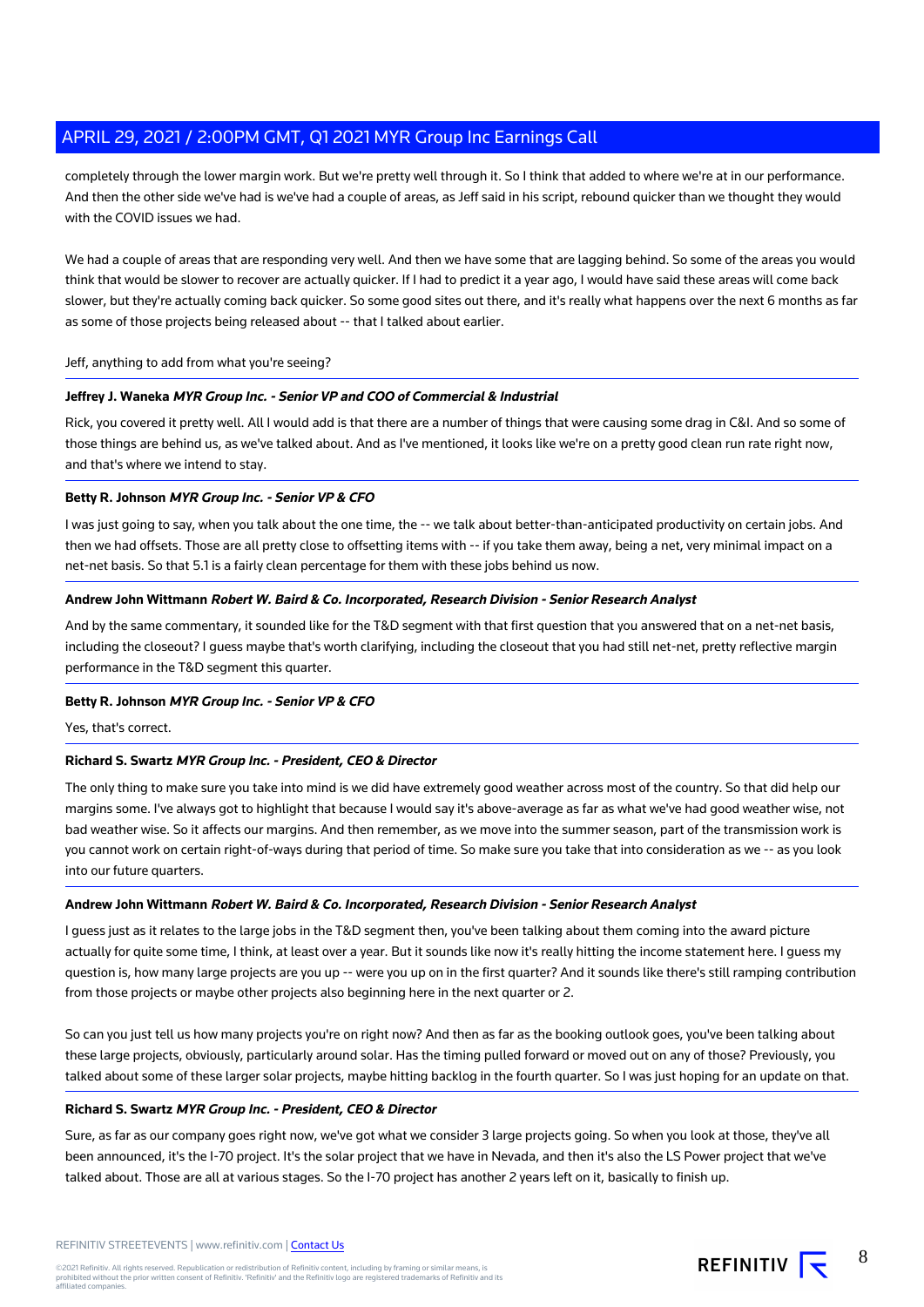The Battle Mountain or the Nevada project actually has about 6 months left to finish on that project. And then the LS Power one was the one that we thought would start a couple of quarters earlier, and due to some permitting and some other issues, it got extended out, and that's what we've really seen push up this last quarter. That's the one that's starting. So when you look at that, that's what we have now, I'll let Tod talk about future projects out there that we're chasing. And remember, any of those projects we land are 12 to 18 months if we do land them before they really hit backlog.

# **Tod M. Cooper MYR Group Inc. - Senior VP & COO of Transmission and Distribution**

Just to add to Rick's comment on the LS Power that's the Marcy to Scotland project that we did do an -- we did an announcement on that thing will run through midyear 2023, at least. So that's a 2.5 to 3-year project.

The other opportunities that we're seeing right now, we're seeing some of the transmission lines that have been discussed in the West coming out for bid actually. And then I think there's a couple of other ones that we're hearing about that we're tracking that are very nice sized projects that still have some hurdles to get through. But I know that there are some power purchase agreements being sought on a few of them right now. And there's an intent to get some of those out to bid here in mid-summer.

So we're pretty excited about the opportunities that are out there as well as the opportunities on what we typically call midsized projects, which we're seeing quite a few of the 500 kV transmission lines that maybe that don't have the length that we -- that would get it to what we claim to be a large project, but very nice projects that we're going to be seeing probably make that start dates as early as this summer to the fall. The other ones I mentioned previously would be 2022 start dates.

# **Operator**

(Operator Instructions) And your next question comes from the line of Brian Russo with Sidoti.

# **Brian J. Russo Sidoti & Company, LLC - Research Analyst**

So just to clarify or at least summarize your answers to some of the other questions on margins, are -- is it safe to say that you're entering a sustained period in which your sales mix has evolved into larger projects in the T&D segment to sustain the high end of the T&D margins past just the next couple of quarters due to timing?

# **Richard S. Swartz MYR Group Inc. - President, CEO & Director**

I would say not so much just on the large projects side. I mean, we've talked about the projects we have going. We talked about the opportunities, but any large project, we would start or if we were awarded in the next, let's say, 6 months wouldn't start for at least another 6 months as a minimum. So I wouldn't say our margins are sustainable based on that. I think if you look at our total mix of work, right now, when you look at the large, small and medium-sized projects and you look at it that way, I would say that's why we're saying we're trending towards that upper end of our guidance.

# **Brian J. Russo Sidoti & Company, LLC - Research Analyst**

And just on the Aeolus Power, contract. If it's running through 2023, how much percent completion did you actually have in this first quarter? And I would imagine it ramps up through the middle of the project. I mean, how should we think about kind of the sequential revenue contribution of that project over the next 2 or 3 years?

# **Richard S. Swartz MYR Group Inc. - President, CEO & Director**

The way I usually look at a project like that because of the material component and part of the subcontractor component, you'll see it a little heavier on the front that you might see as far as a percentage of the job within the first 20% of the job, you may be 30% or 35% of the revenue, something like that. And then as it progresses, it levels out.

# **Brian J. Russo Sidoti & Company, LLC - Research Analyst**

And how is your labor force now? Are you -- do you have enough labor to meet what seems like accelerating an incremental demand on both sides of your business, and therefore, margins can grow faster than revenue, given that type of scenario?

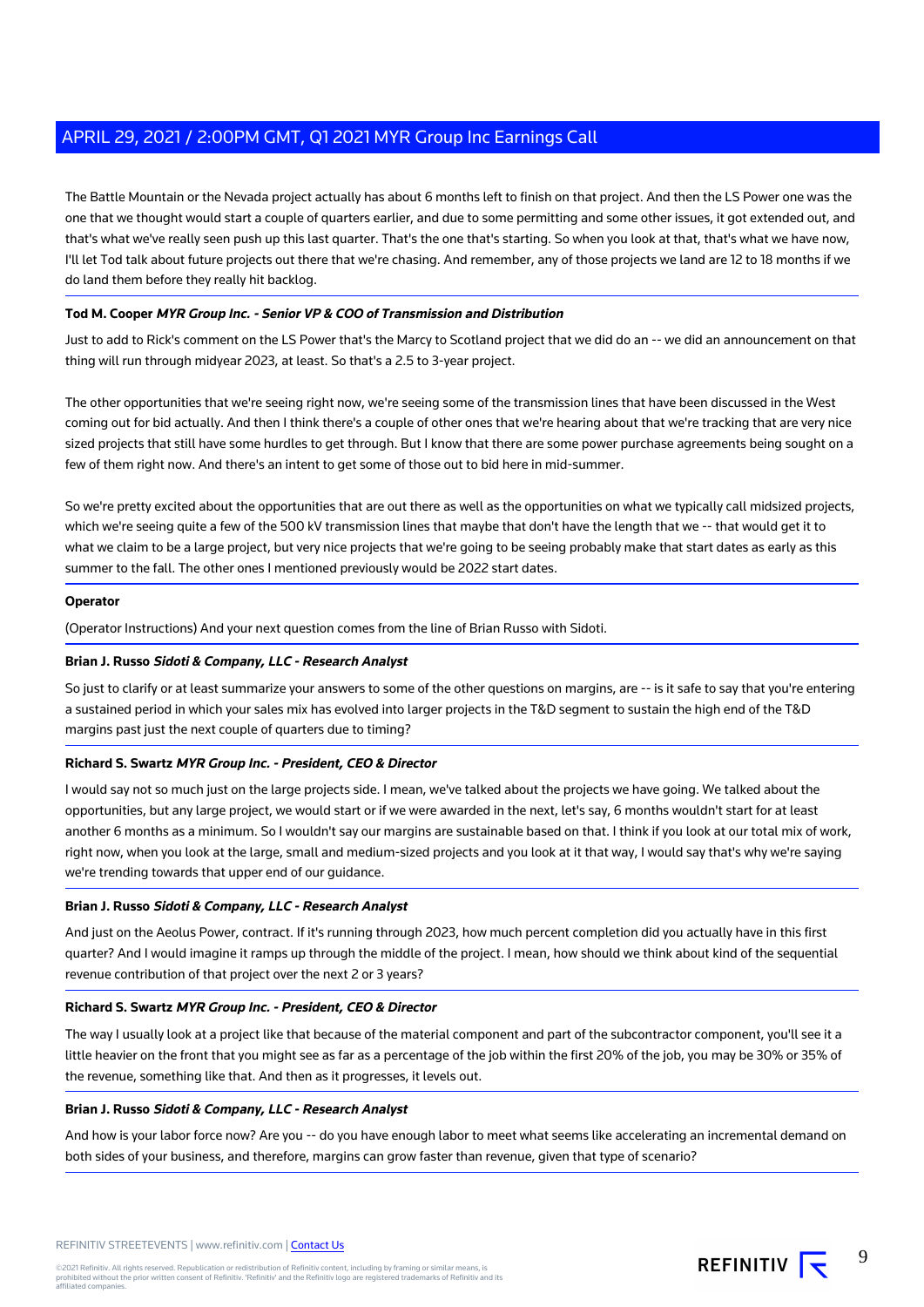# **Richard S. Swartz MYR Group Inc. - President, CEO & Director**

I would like to say we're in that position. I've always said contractors are their worst own enemy. They want that next project. So even though resources are tight, you don't see it reflected in margins as far as backlog margins or how projects are going. We try to always -- I would say, we've got long-term clients, we want to treat them right. We want to make sure we have a fair margin for what we do. But it's still a very competitive market in what we do. So -- and it continues that even with tight labor resources, we've been through this for --I've been here a long time. So when you look at it every cycle, we go through where labor really tightens up. You think it would really be shown in margins and what you're able to get work for. But it still remains very competitive.

# **Brian J. Russo Sidoti & Company, LLC - Research Analyst**

Then just lastly, big picture, and I can appreciate the commentary on transmission and your current utility customers and there's been a general consensus among utility senior management teams in this earnings cycle related to the infrastructure bill. And the clean energy and renewables are a big focus, but it seems as if the biggest opportunity for a lot of these large utilities is transmission.

But from MYR Group's perspective, given your mix of business between T&D and C&I, and I know there's a lot of work to do on the infrastructure bill, but where do you see more opportunity? Do you see it in the C&I segment in terms of market opportunity? Or do you see bigger opportunity in these larger multibillion-dollar transmission projects that ultimately will be needed, but it certainly will take time to develop and permit?

# **Richard S. Swartz MYR Group Inc. - President, CEO & Director**

For us, it's both. I mean, we see opportunities on both sides. The C&I market, we -- as I said, I mean, we want to -- we hope that nobody delays on their decisions to move projects forward as they're kind of waiting for the economy to recover in certain areas. We haven't seen any cancellations, and we see that as positive. But we like those opportunities. We've been building our C&I business through acquisitions and also organic growth and on our T&D front. We very much like that market.

We're very strong in that market. It's something we want to continue to grow. We would have had more acquisitions under that, but some of the multiples that are being paid and some of the things that have happened in the past, we haven't been able to capitalize on maybe those opportunities but for acquisition growth. But when you look at the organic growth we've had over the last 4 or 5 years, we will continue to push that side. So great opportunities on both markets, and we like both markets we're in.

#### **Brian J. Russo Sidoti & Company, LLC - Research Analyst**

One last question, if I could. We didn't hear much about storm response efforts or margins maybe in the first quarter in Texas or in the Gulf or in the South. I was just curious, were you involved in any storm restoration? And/or does that create near-term opportunity for maybe weatherization or upgrades and reliability and even redundancies that might be needed in electric transmission down there.

#### **Richard S. Swartz MYR Group Inc. - President, CEO & Director**

Sure, for us, it was very little storm work done even in Texas. It wasn't where lines were coming down. It wasn't bad wind, it was freezing conditions and it wasn't ice loading. So it wasn't taking lines down. It was really just freezing things. So we had a lot of different kind of outages, things we worked on there. But for the most part, it was the crews we've had in Texas. So we have a substantial number of crews in Texas, and they moved from doing their day-to-day work to that storm type work restoration, but not anything that's moved the needle.

I think long term, Texas needs to decide what -- they're trying to decide what they're going to do. I think more to come on that as we all learn more.

#### **Operator**

(Operator Instructions) And your next question comes from the line of Noelle Dilts with Stifel.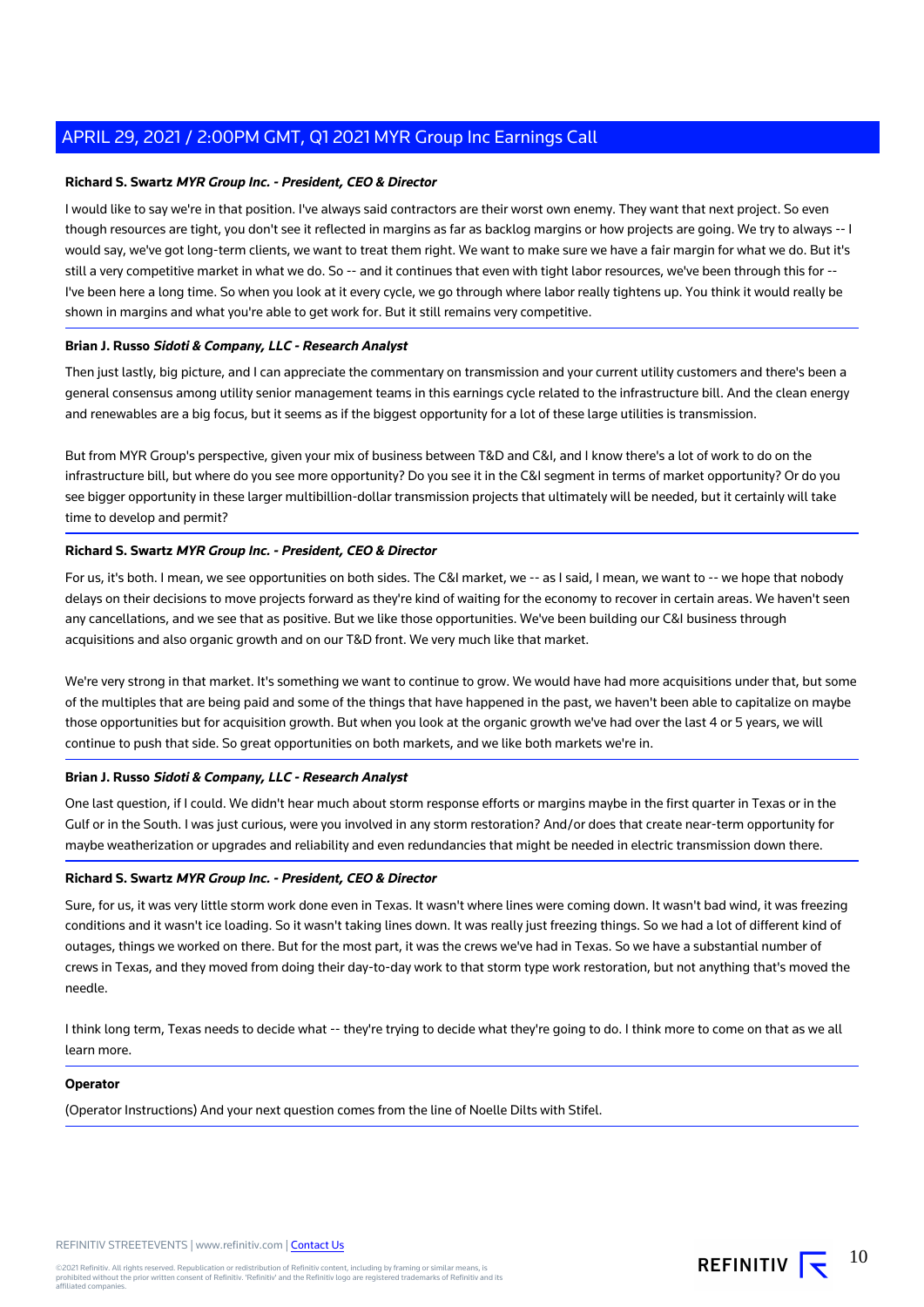# **Noelle Christine Dilts Stifel, Nicolaus & Company, Incorporated, Research Division - VP & Analyst**

Congrats on another good quarter. I was hoping, Tod, that you could expand a bit more on what you're seeing in solar kind of how you're thinking about the size of the opportunity and what you're seeing in terms of the competitive dynamics. And also if you could touch on any actions or hires that you've kind of taken on in order to position yourselves better in that market.

# **Tod M. Cooper MYR Group Inc. - Senior VP & COO of Transmission and Distribution**

Yes, first, to answer your last question there, we continue to recruit from contractors that have had experience in the solar industry to help us with the experience that we've had. And we believe that some of the hires that we've had recently are going to play a key part in the growth of our solar business going forward.

Anytime we have a new business, we want to make sure that, that business has a strong start, the ability to grow organically and continue at a nice steady pace. So as we started this last year, we were really looking at getting our feet on the ground, while still having success on our projects, and we've achieved that. We'll continue to grow that incrementally as we can and get resources for it. But from a market perspective, I will say that there are a lot of opportunities that are coming our way with the individuals that we brought with us have brought with them or brought along.

So they're there from a competitive standpoint, there is some competition, and competition is growing pretty rapidly in that market. Just over the past year, we've seen more people trying to get in it. And therefore, it's become more competitive. But right now, we're still able to almost sole source some projects with some people coming to us for some of the smaller distributive type stuff and even a few of the midsized utility-scale solar plants that are out there.

So we're going to grow the market. We're going to grow it smart, and we think there's great opportunity in it.

#### **Noelle Christine Dilts Stifel, Nicolaus & Company, Incorporated, Research Division - VP & Analyst**

And then more generally, I was curious with the inflation that we've seen in steel and some other raw materials. I know you don't have as much direct exposure there, but are you kind of cautious about anything on the -- in terms of indirect exposure. For example, the availability of poles or delays around transmission poles? Just curious how you're thinking about that dynamic.

#### **Tod M. Cooper MYR Group Inc. - Senior VP & COO of Transmission and Distribution**

On existing projects, I think we're good, but we are closely monitoring the situation, especially with the structures and the folks that are out there, manufacturing lattice towers and steel poles.

As always, we try to protect ourselves upfront by having conversations upstream with our clients as well as downstream with our vendors to make sure that the project is executable in the timeframe. And we just work on contractually in both positions up and down to make sure that we're protected. We're monitoring that every day. That in addition to the freight situation, is something that we're monitoring closely as well as we continue to see those charges go up.

#### **Noelle Christine Dilts Stifel, Nicolaus & Company, Incorporated, Research Division - VP & Analyst**

And finally, just on the infrastructure bill. Obviously, in Biden's bill a lot of interesting commentary around addressing some of these hurdles that have really plagued the industry for decades around siting, permitting and cost allocation. But how are you guys thinking generally about when that benefit could come through, let's say, a bill is passed later this year, is this something that we should be thinking about as having an impact in the market over the next 3 to 5 years? Could it be sooner? Just curious how you're thinking about timing on that front.

#### **Richard S. Swartz MYR Group Inc. - President, CEO & Director**

Yes, for me, anything that gets approved in Washington, first of all, what goes -- what bill goes in and what comes out is sometimes altered. So we'll see. But we think anything that gets approved that way will be positive for us. But it would have, I would say, a minimum of a 12 to 18-month delay before we saw anything come that way. Just things move so slow in Washington. And I would probably put that guidance out there. It's probably 12 to 18, from everyone I've talked to, months before we would see anything. And that's talking to some of our utility clients and others that are heavily involved in those conversations.